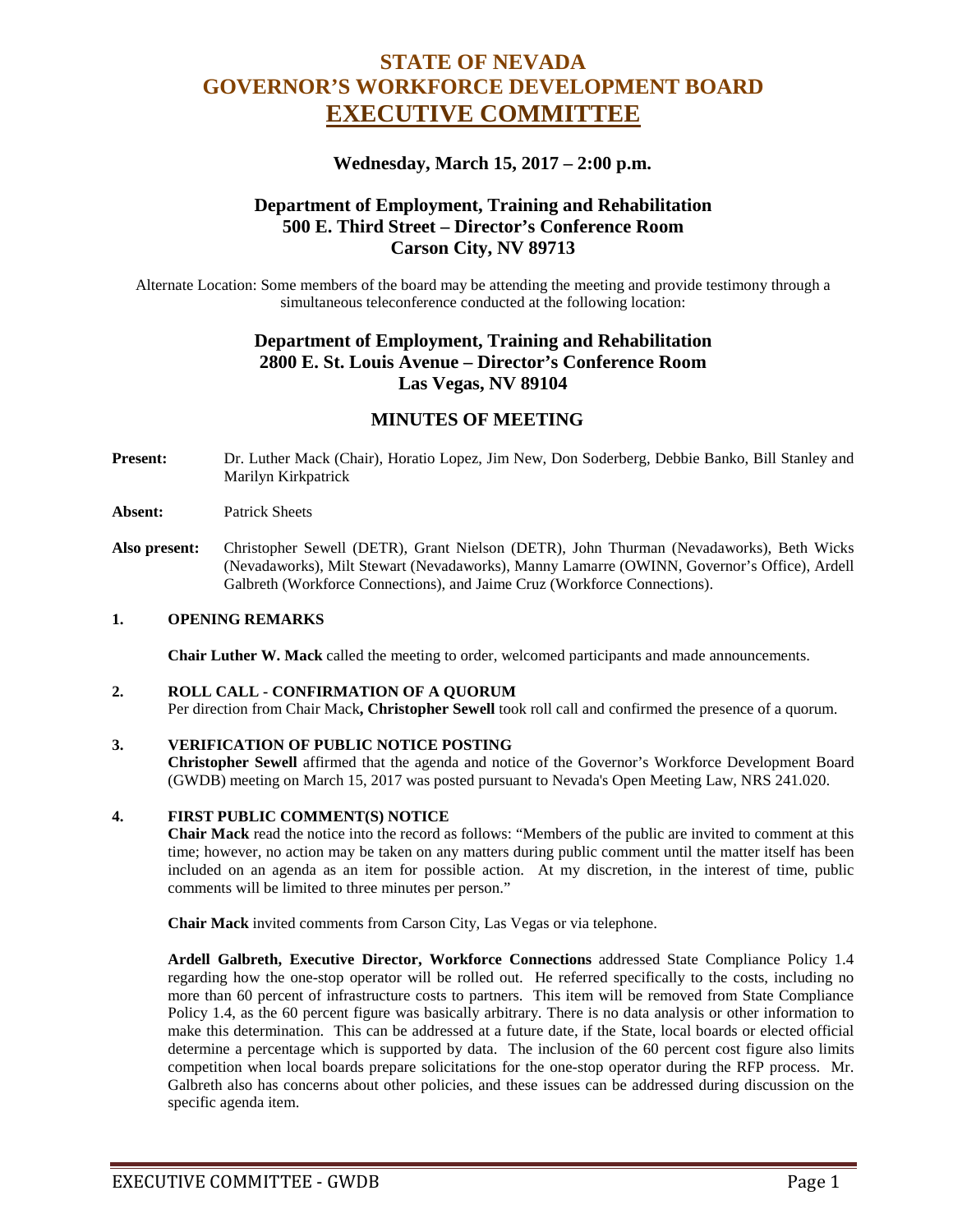#### **5. \*APPROVAL OF MINUTES**

**Chair Mack** called for a motion to approve the November 14, 2016, draft minutes of the Executive Committee as submitted.

#### **It was moved by Mr. Lopez and seconded by Mr. Soderberg to approve the November 14, 2016 minutes of the Executive Committee. Motion carried.**

#### **6. FOR DISCUSSION/INFORMATIONAL ONLY – OWINN UPDATES of Section**

**Manny Lamarre, Director (OWINN)** stated that OWINN manages and supports the Workforce Development Board. Staff has recently completed research on high functioning workforce boards. He plans to share the overview during an upcoming broader Workforce Board meeting. Attached to the information provided to Executive Board members is survey research from the National Governors Association. Research indicates that high functioning workforce boards do three things:

- Set and communicate the state vision for workforce development
- Support the development of high quality partnerships with industry
- Align workforce system partners to achieve results

**Mr. Lamarre** requested that Executive Committee members review the survey as a sample and provide feedback. Based on the results of the survey and helpfulness of the collected information, it may be useful to conduct a survey on an annual basis to both the Executive Committee and the broader Workforce Board.

**Jim New** asked whether Mr. Lamarre was seeking input beyond comments on the simple questions asked and hoping for recommendations based on experience with participation on other boards. **Mr. Lamarre** said the desire is to receive feedback on the specific questions as well as additional input based on experience. Ideally, it would be helpful to have input received well in advance of the next general board meeting. Mr. Lamarre will incorporate all comments into a version to present to the general board.

### **7. \*FOR POSSIBLE ACTION - Nevada State Compliance Policy (SCP) Revisions (WIOA):**

**Grant Nielson, DETR's WISS Program Chief**, stated that the Department of Labor requires enactment of these policies to be aligned with the Department of Labor regulations and the WIOA Act. Most of the policies are cut and pasted from the federal language, with slight exceptions, additions and clarifications.

### **A. SCP – 1.4**

**Mr. Nielson** stated that Policy 1.4 was originally approved by the Board at the July 21st meeting, but required updates based on the release of Training Employment and Guidance Letters (TEGL) 15-16 ad 16-16. Changes were made based on the TEGLs. Discrepancies were noted between the approved State Plan and language in this policy. The policy was updated to be consistent with the State Plan language. The only State imposed language is the section Mr. Galbreth referred to earlier regarding the 60 percent FTD in the cost containment section on page six.

**Marilyn Kirkpatrick** asked about availability of an updated State Plan all contained in one binder again. There have so many changes that it would be helpful to have a concise, updated version. **Mr. Nielson** said he was unaware of an update to the State Plan. These are not part of the State Plan. They are the State Compliance Policies. It is basically a policies and procedures document used to run the workforce system. The State Plan is the overall guidance for how the workforce development system will work in the State of Nevada. They are separate documents. **Don Soderberg** said it would be helpful to have a binder containing the State Plan as well as the accompanying policies. **Mr. Nielson** stated that they are available on the website for those who are interested in viewing them electronically.

**Ms. Kirkpatrick** stated that she sits on the National Workforce Board for all counties across the country. That Board has had significant conversations about the one-stop career centers. They are controversial in some parts of the country and are the gold standard in other parts. A consistent focus on both was the reference to the housing component within the career center. Without the housing component, there is a lack of stable environment. She asked where this is addressed in current policy.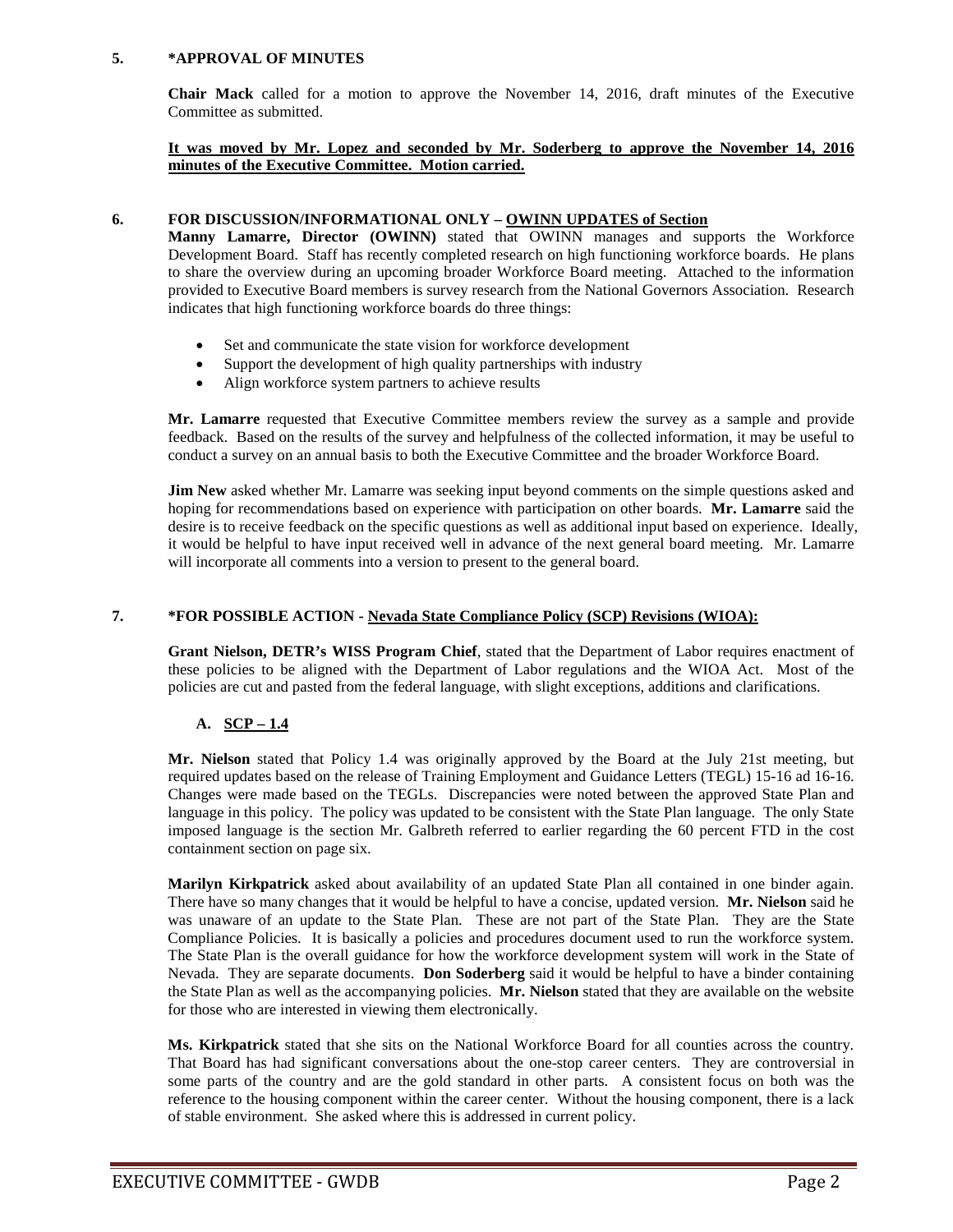**Mr. Nielson** said the policy does not address housing. It addresses how to build a one-stop and not necessarily the activities that occur within the one-stop. **Bill Stanley** clarified his understanding that Ms. Kirkpatrick is referring to the policy that requires each locality include a house one-stop shop with a physical location manned by credentialed individuals. **Mr. Nielson** explained that that is a separate policy and that many such policies are contained directly in federal guidance.

**Mr. New** agreed with Mr. Galbreth's comments submitted under the public comments section. The note that was added on page six of nine regarding the 60 percent cap contains extremely confusing language. It does seem as though the number selected was arbitrary. The overall point of the effort was to address the need for a level of cost control. He stated it may not necessary to cite a firm number, but perhaps a request to provide evidence of cost control measures on the part of local workforce boards. **Ms. Kirkpatrick** said that it has to go back to the programming. There has to be some cost allocation as to a ratio of programming versus the people to administer the program.

**Mr. Soderberg** said that the 60 percent figure clearly came up nearly two years between Dennis Perea and himself. There was one one-stop center in the State. It was way over cost. There must be cost controls. The one-stops must be operated for less than what it would cost the State. In some parts of the country, one-stops run very efficiently. This issue was put out for discussion with no input. It was also voted on a number of times without comment from any of the local boards. There must be a cap on costs and a target for local boards to shoot for.

**Mr. Stanley** referred to State Compliance Policy 3.1 and noted that it provides the criteria for the cost containment, auditing procedures and allowances are outlined. **Mr. Nielson** said that Policy 3.1 discusses what is allowable and reasonable. However, it does not provide a specific threshold number that should not be surpassed.

**Mr. Stanley** asked whether there is an audit showing WIOA dollars that have flowed into the State of Nevada, where they have been allocated and what they have been allocated for. If there is such an audit, does it include analysis to show how many jobs were created and sustained through the process? **Mr. Nielson** said that when the Region provides an audit, they do not provide that depth of detail. The monitoring guide does not go into the quantitative and qualitative factors. It mostly looks at allowable activities and costs.

**Mr. Stanley** asked whether the State of Nevada has a financial statement that would show who received funds, when they received funds and where the funds originated. **Mr. Nielson** stated that knowing where the funds go is a requirement. The largest portion goes to local areas in order to fund downstream operations. The State keeps 15 percent for administrative purposes as well as a dislocated worker rapid response fund. This represents the Governor's reserve portion of the funds.

**Ms. Kirkpatrick** stated that she has been on the Board likely longer than most other members. In the past, there was an audit before the legislation changed. At that stage, workforce development was top-heavy, with very little programming. During the last Workforce meeting, Board Members requested more specific data. Perhaps 60 percent is not the right threshold. However, the basic question of the Board is where the \$35 million dollars that comes to Clark County is going.

**Mr. New** said he understands the need for a designated cap. At the same time, the local boards are fearful of what that cap could mean to them under certain circumstances. He suggested including language with any cap designation that would allow local boards to appeal the cap in specific circumstances. **Mr. Soderberg** stated this was always believed to be implicit, however, it would be a good idea to include the language in the policy.

**Ms. Kirkpatrick** asked whether the number could fluctuate depending on the sectors across the State. Northern Nevada is working on Tesla-related issues; engineering and science can mean higher costs. Clark County has a focus on building trades. **Mr. Soderberg** stated that he was unsure whether it was a good idea to have differing standards for different parts of the State. As the system matures, there will be more than one one-stop, each with its own complexities, including the possibility of requiring a waiver. Page six of nine of the packet includes an appeal provision. It says, *"If a one-stop partner's appeal to the State regarding infrastructure costs results in a change to the one-stop partner's infrastructure contributions, the MOU must be updated to reflect the one-stop partner's infrastructure contributions."* Perhaps this can be made more clear. There was discussion on the political factors that affect policy making at the state and federal level.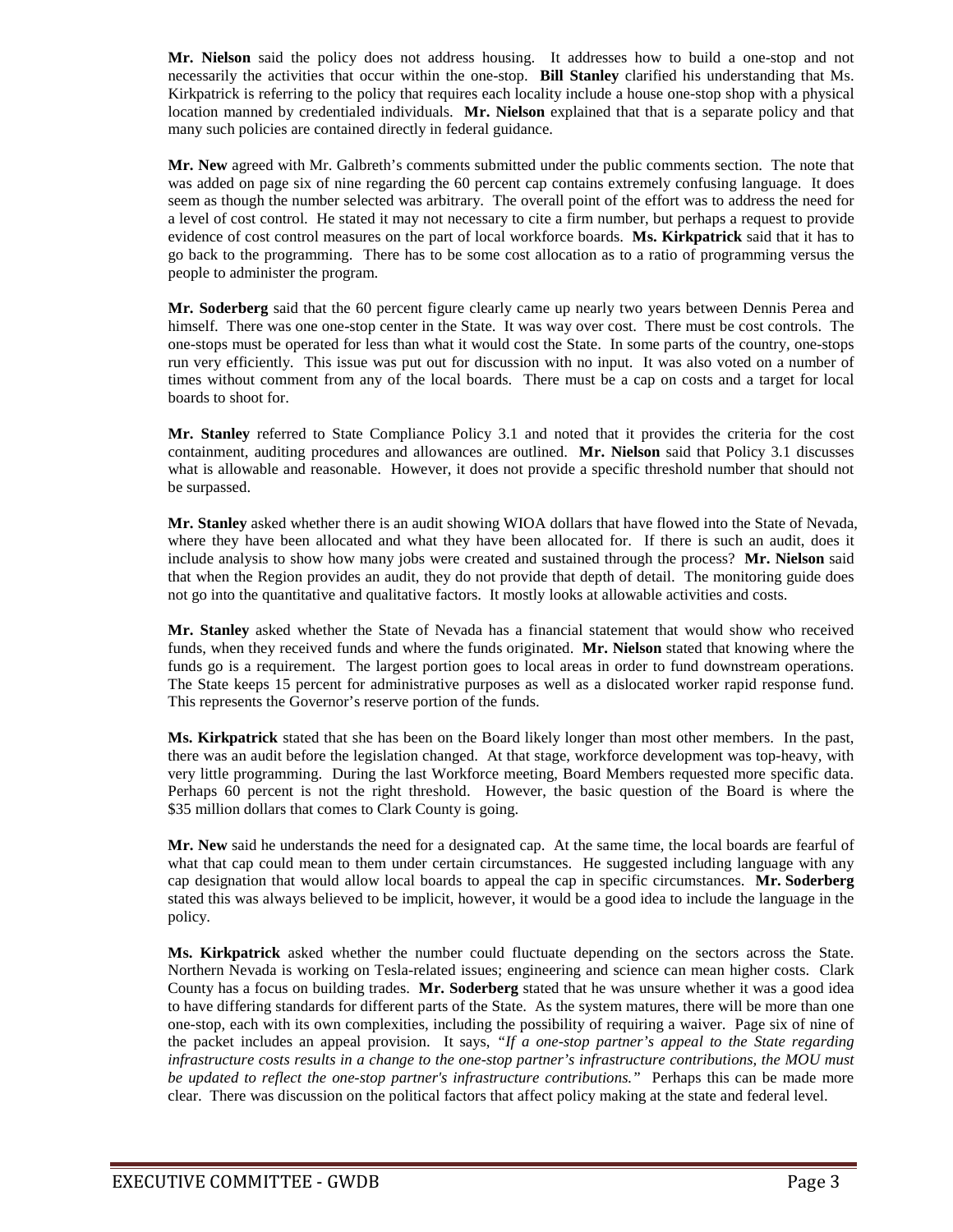**Mr. New** would like to hear from a local board CEOs regarding input and alternatives. **John Thurman, Nevadaworks**, said the inclusion of a cap in terms of a number designation does provide a target. A missing piece is how the number is calculated. For example, does it include wages, burdens, square footage costs? In addition, what is each of the partners is willing to continue to pay for on its own? Without answers to these questions, it is difficult to know whether 60 percent is a workable number. **Mr. Soderberg** said it is pretty clear that it is limited to operational expenses.

#### **It was moved by Mr. Soderberg and seconded by Mr. Lopez to approve Compliance Policy 1.4 with amendment of the operational expenses cap from 60 percent to 75 percent.**

#### **Discussion:**

**Ms. Kirkpatrick** stated that she would support the motion, but she was uncertain whether she would still support it by the time it reaches the full Board, because parameters need to be identified. **Mr. Stanley** said he was not comfortable with approval, because he does not know what the 75 percent designation means. The mission should be to deliver every penny possible to the client. He asked whether it has been established what DETR can deliver the same service for and whether this is the basis of the 75 percent figure.

**Mr. Soderberg** offered to amend his motion.

#### **It was moved by Mr. Soderberg and seconded by Ms. Kirkpatrick to approve Compliance Policy 1.4**  with amendment of the operational expenses cap from 60 percent to 75 percent and directing DETR's **WISS staff to propose to the full State Board a further definition of what the cap applies to.**

#### **Discussion:**

**Mr. Stanley** requested that Mr. Soderberg entertain a friendly amendment to his motion that it be changed to a percentage of DETR's costs for delivering the service, so that it can be tied to definable criteria. **Ms. Kirkpatrick** said that typically in government, there is a cost allocation process. Having the cost allocation information will provide the same information. **Mr. Soderberg** stated that for expediency, the WISS personnel should provide a more clear definition of costs before presentation of the policy to the full State Board. Mr. Lopez added that the 75 percent figure could be a starting point that can be changed as needed. The motion proceeded to vote.

#### **Motion carried.**

**Mr. Lamarre** shared an idea to identify other effective one-stops based on certain variables, such as population served and demographics. Reviewing those cost allocations will assist with identifying patterns and trends that can be used as a quantifiable way to determine accurate operational expense caps.

#### **B. SCP – 1.17**

**Mr. Nielson** stated that Policy 1.17 communicates proper ways of documenting veteran status within the eligibility process. It discusses requirements, data entry and documentation in regards to veterans. State rules have not been imposed within the policy, which contains federal language.

#### **It was moved by Mr. Stanley and seconded by Ms. Kirkpatrick to accept the State Compliance Policy 1.17. Motion carried.**

#### **C. SCP 1.18**

**Mr. Nielson** stated that Policy 1.18 communicates the priority of service requirements for covered persons (veterans and eligible spouses, including widows and widowers, as defined by the statute). Veterans and eligible spouses are given priority over non-covered persons for the receipt of employment training and placement services provided under WIOA. There are no State imposed rules on this policy. **Ms. Kirkpatrick** commented that it was put in statute last legislative session that veterans and spouses receive priority. Mr. Nielson stated that this is reflected in Policy 1.18 as written in federal policy.

#### **It was moved by Ms. Kirkpatrick and seconded by Mr. Soderberg to accept the State Compliance Policy 1.18. Motion carried.**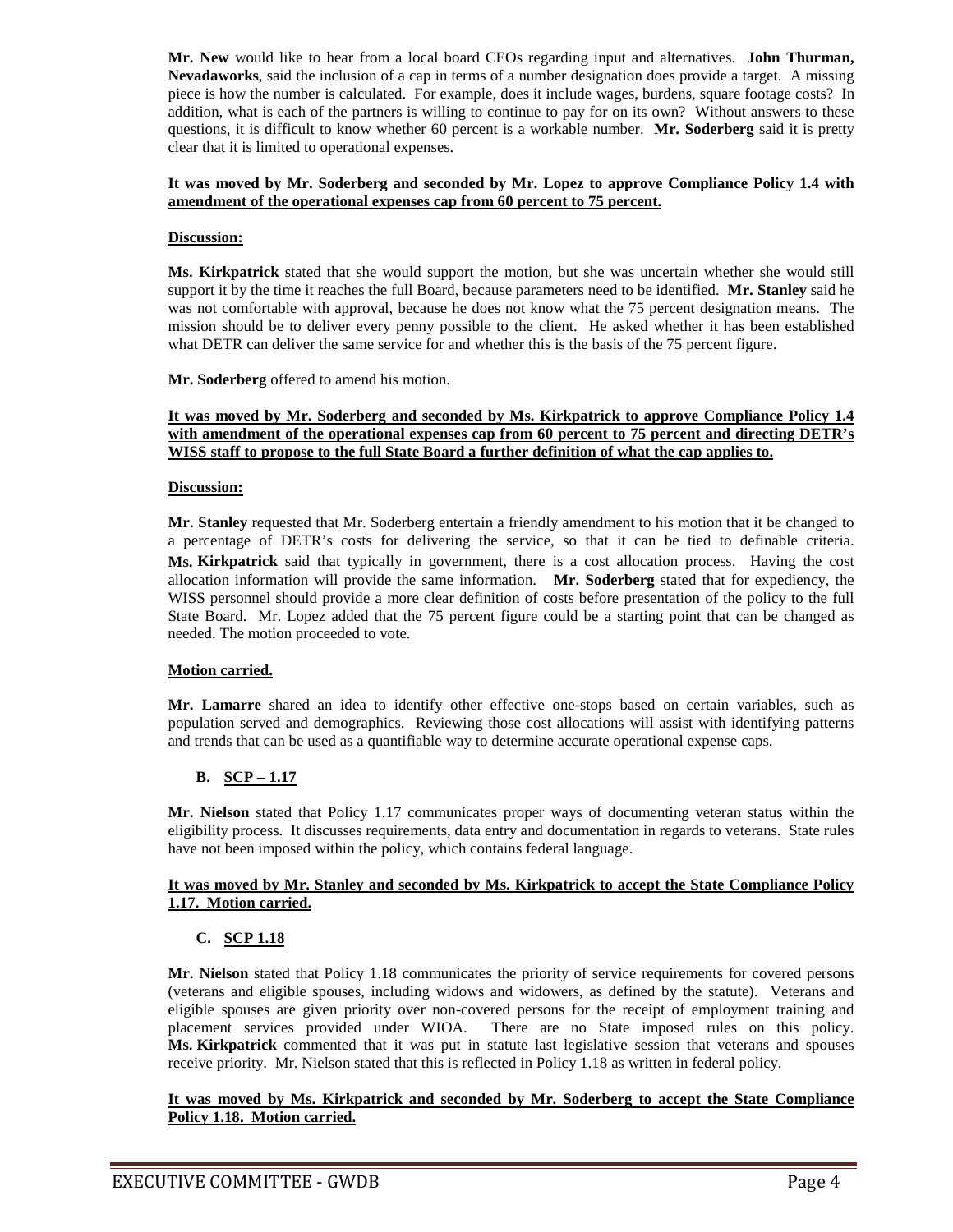**Mr. Nielson** stated that Policy 1.19 communicates the policy for incumbent worker training as an allowable type of training. Incumbent worker training is designed to assist workers to increase their skills, retain employment and avert layoffs. There are certain eligibility requirements for employers and employees who receive the training. Limitations are identified. This policy does include State imposed language related to employer eligibility.

#### **It was moved by Ms. Kirkpatrick and seconded by Mr. Lopez to accept the State Compliance Policy 1.19. Motion carried.**

#### **D. SCP 3.1**

**Mr. Nielson** stated that Policy 3.1 discusses allowed versus disallowed costs under WIOA and that 2 CFR Part 200 establishes uniform administrative requirements, cost principals and audit requirements for federal awards. Extensive comments were received on the earlier version of the policy and staff has made many changes to the policy based on suggestions from local boards. There is State imposed language on pages three and six. These are as a result of findings received from the Department of Labor.

#### **It was moved by Mr. Lopez and seconded by Ms. Kirkpatrick to accept the State Compliance Policy 3.1. Motion carried.**

### **E. SCP 3.15 TABLED**

This item was tabled.

#### **F. SCP 4.4**

**Mr. Nielson** stated that Policy 4.4 communicates the policies and procedures to local areas for the WIOA noncriminal grievance and complaint appeals process. Much of the policy is derived from federal requirements, however there are also State imposed requirements. Some feedback from local areas has been incorporated. He referred to a chart on page seven which refers to the order of grievance and how people and/or employers can grieve to the system.

The question would, "An impartial representative of DETR," and whether this will always be a DETR employee. **Mr. Nielson** said it would be someone within the Agency.

**Ms. Kirkpatrick** asked about the timeline for the appeals process. **Mr. Nielson** said that decisions should be reached by 60 days. It was discussed that this is a reasonable standard.

#### **It was moved by Ms. Kirkpatrick and seconded by Mr. Lopez to accept the State Compliance Policy 4.4. Motion carried.**

#### **8. DISCUSSION / INFORMATIONAL – WIOA "LOCAL AREA" DESIGNATION**

#### **A. WorkforceCONNECTIONS – Ardell Galbreth**

**Mr. Galbreth** reported on activities by Southern Nevada Workforce Development Board. Solid partnerships have been formed with the local library districts in Southern Nevada. There are signed MOUs. Work moves forward for libraries to allocate appropriate space throughout Las Vegas, Clark County, North Las Vegas, Henderson and Boulder City. The process of opening offices in Laughlin and Mesquite are underway. Just recently, an independent audit conducted by Piercy Bowler Taylor & Kern (PBTK) of fiscal and programmatic operations has been completed with no significant negative findings at WorkforceCONNECTIONS. They were given a low risk designation.

There was discussion regarding nature of Agenda Items 8(a) and 8(b) and whether they are presented for information only. **Mr. Nielson** said that the intent of the Boards is to ask for recertification.